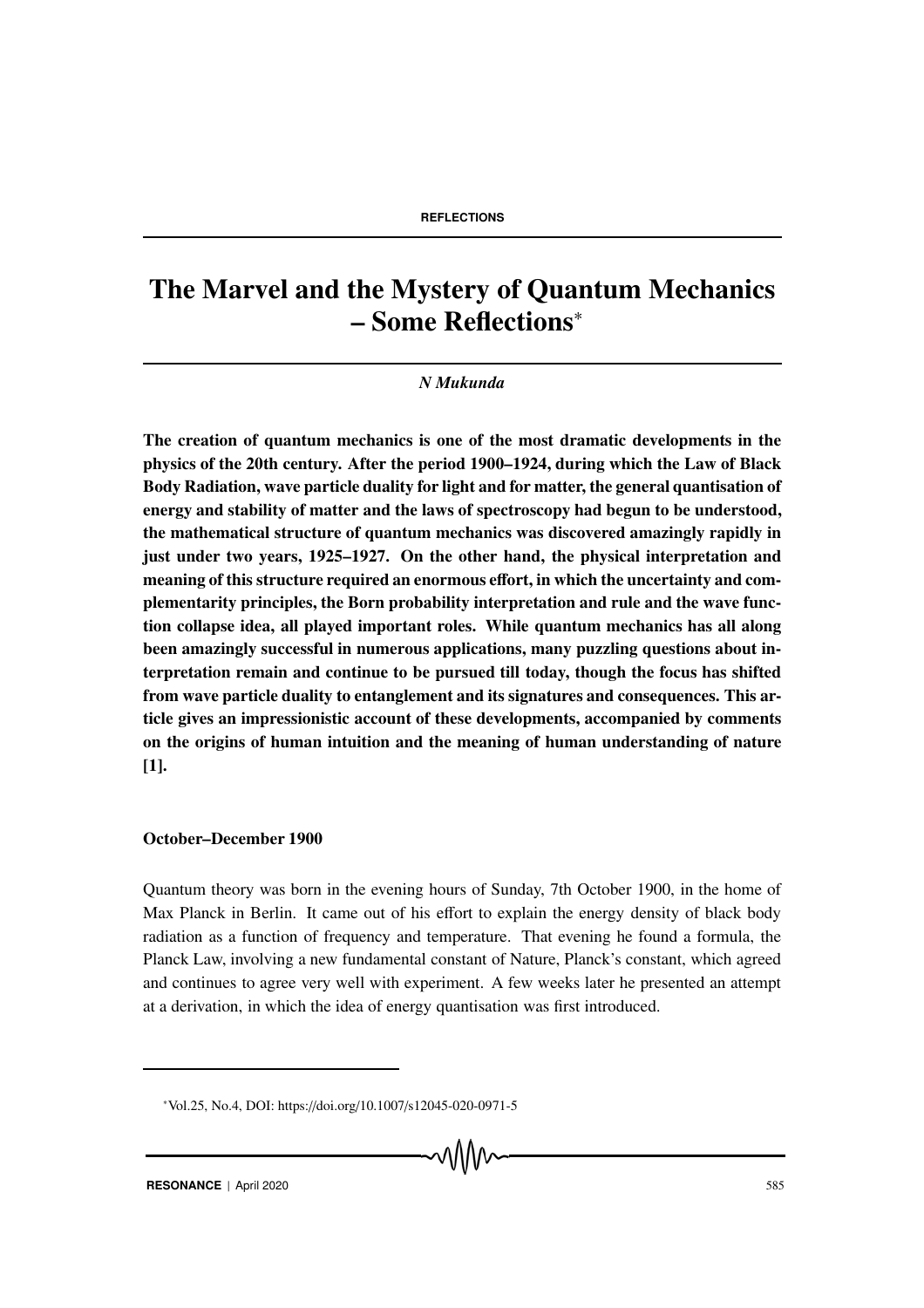## The Old Quantum Theory: 1900–1924

Quantum mechanics was discovered over the two-year period 1925–1927. From 1900 till then, the period of the Old Quantum Theory, the effort was mainly led by Albert Einstein, joined after 1913 by Niels Bohr. The focus was largely on understanding the statistical properties of radiation; and in Bohr's work based on Rutherford's model of the nuclear atom, the origins of spectroscopy and stability of matter. The main aim was to somehow graft Planck's constant on to the theoretical framework of classical physics. In hindsight there was a sense of adhocness in all this, though the problems were extraordinarily difficult. Many fundamental insights were gained – the photon concept for light, wave particle duality for light and then for matter, and a preliminary understanding of the laws of spectroscopy and the structure of the Periodic Table of elements.



### Quantum Mechanics: 1925–1927

The two-year period 1925–1927 saw one of the most dramatic developments in the history of physics with the appearance of quantum mechanics. It came from an amazing creative outburst. The first breakthrough came from Werner Heisenberg, followed very soon after by Paul Dirac and Erwin Schrödinger. These three are the joint creators of quantum mechanics. As a recent article said, paraphrasing Winston Churchill from World War II [2],

"Never in the history of physics has so much been achieved by so few in such a short time".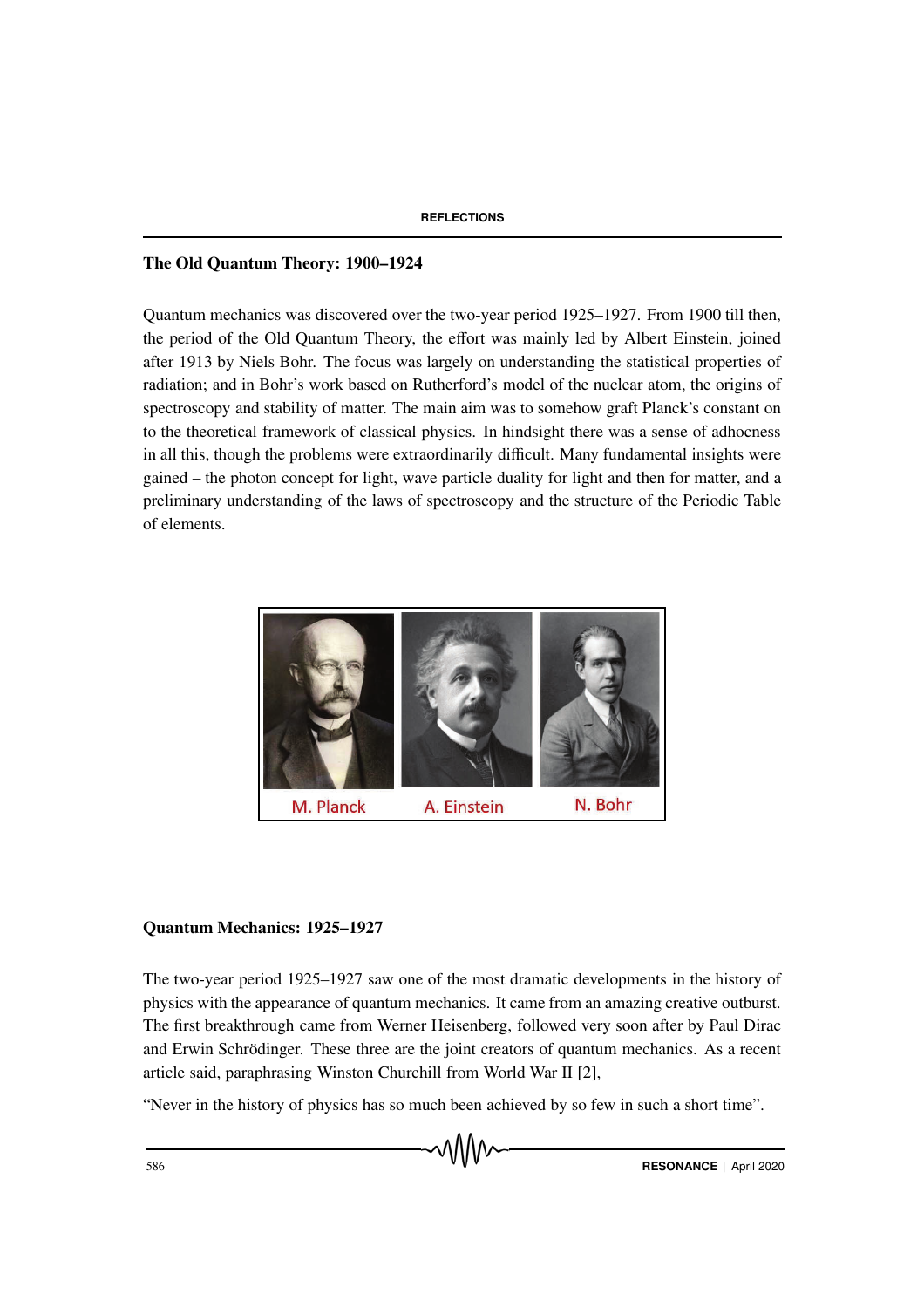#### **REFLECTIONS**



Every serious student of quantum mechanics is always left wondering – how could it have been discovered at all?

The drama of Heisenberg's breakthrough is best conveyed by an eloquent passage from his later writings. He was Sommerfeld's student, Max Born's assistant, Kramers' collaborator, and a close associate of Bohr. In late May 1925 he spent two weeks on the grass-less island of Helgoland recovering from hay fever, and then [3]:

" ... one evening I ... was ready to determine the individual terms ... in the energy matrix, by... an extremely clumsy series of calculations. When the first terms seemed to accord with the energy principle, I became ... excited, and began to make countless arithmetical errors. ... it was almost three o'clock in the morning before the final result of my computations lay before me. The energy principle had held..., and I could no longer doubt the mathematical consistency and coherence of the kind of quantum mechanics to which my calculations pointed. ... I had the feeling that, through the surface of atomic phenomena, I was looking at a strangely beautiful interior, and felt almost giddy at the thought that I now had to probe this wealth of mathematical structures nature had so generously spread out before me."

This passage has inspired and been quoted by so many over the years.

# Mathematical structure ahead of physical interpretation

With the arrival of quantum mechanics, a new situation in physics arose. The mathematical structure was found first, but with no clear cut physical interpretation to begin with. This had to be built up later with great effort. In brief the problem was this: while in classical physics every property of a system is treated as a number with some value at each time, in quantum mechanics this is not so. Physical properties are represented by more abstract mathematical objects, not numbers any more. The description of states of a system also becomes more subtle and abstract than earlier. But when a measurement is made in an experiment, the result has to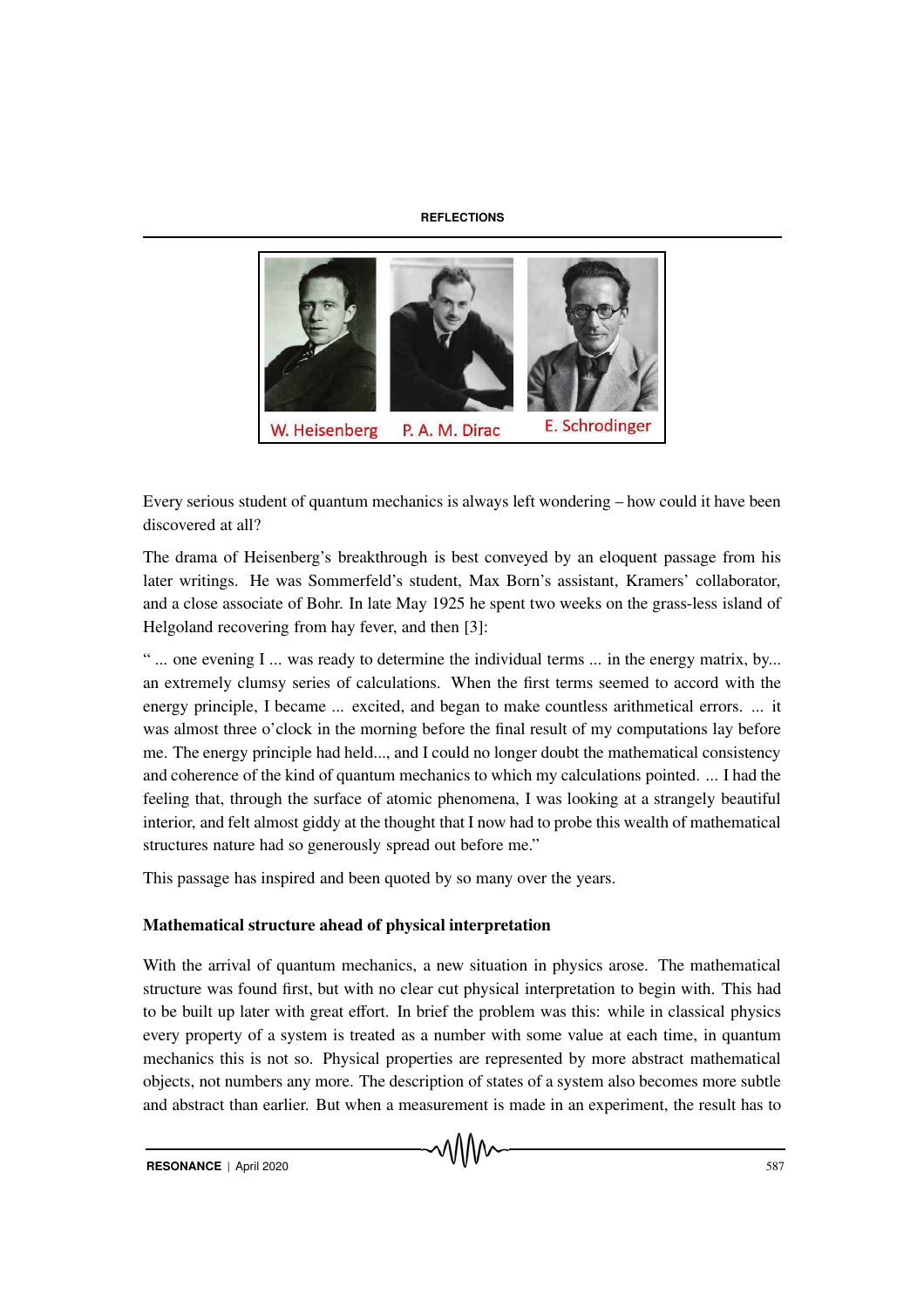be a number. How does this transition take place? This was the problem, and it is still not fully resolved.

The key components of the interpretation, put together over 1926–1927, are: the Born probability interpretation and rule for results of measurement, the Uncertainty Principles of Heisenberg and Complementarity Principle of Bohr, both formulated in 1927. But what seemed so difficult to accept were the lack of pictures to 'see what was going on' in phenomena described by the equations of quantum mechanics; and the finding that probabilities are essential to the interpretation, and are irreducible. Both these aspects deeply troubled Einstein right from the beginning.

On the first aspect Dirac wrote as early as in 1930 [4]:

"... nature works on a different plan. Her fundamental laws do not govern the world as it appears in our mental picture in any very direct way, but instead they control a substratum of which we cannot form a mental picture without introducing irrelevancies."

A few years later he expanded on this [5]:

"The main object of physical science is not the provision of pictures, but is the formulation of laws governing phenomena and the application of these laws to the discovery of new phenomena. If a picture exists, so much the better, but whether a picture exists or not is a matter of only secondary importance. In the case of atomic phenomena no picture can be expected to exist in the usual sense of the word 'picture', by which is meant a model functioning essentially on classical lines."

Since mental pictures and classical ways of thinking are mentioned so often, let me mention a related aspect pointed out by Konrad Lorenz and Max Delbruck [6]. It is that our abilities and capacities to deal with the world have been fashioned by evolution guided by natural selection in interaction with a limited range of phenomena, just the part relevant for evolution. This is referred to by Delbruck as 'The World of Middle Dimensions' and is the domain of classical physics, so when we move away from it we face great difficulties. But that, as the bartender said, is another story.

In spite of these deep problems, in the initial decades most physicists were busy with the practical applications of quantum mechanics. It could handle pretty much all of atomic and molecular physics, condensed matter physics, and then nuclear physics and the emerging field of elementary particles. As for quantum chemistry, as soon as quantum mechanics came Linus Pauling declared,

"There is no part of chemistry that does not depend, in its fundamental theory, upon quantum principles."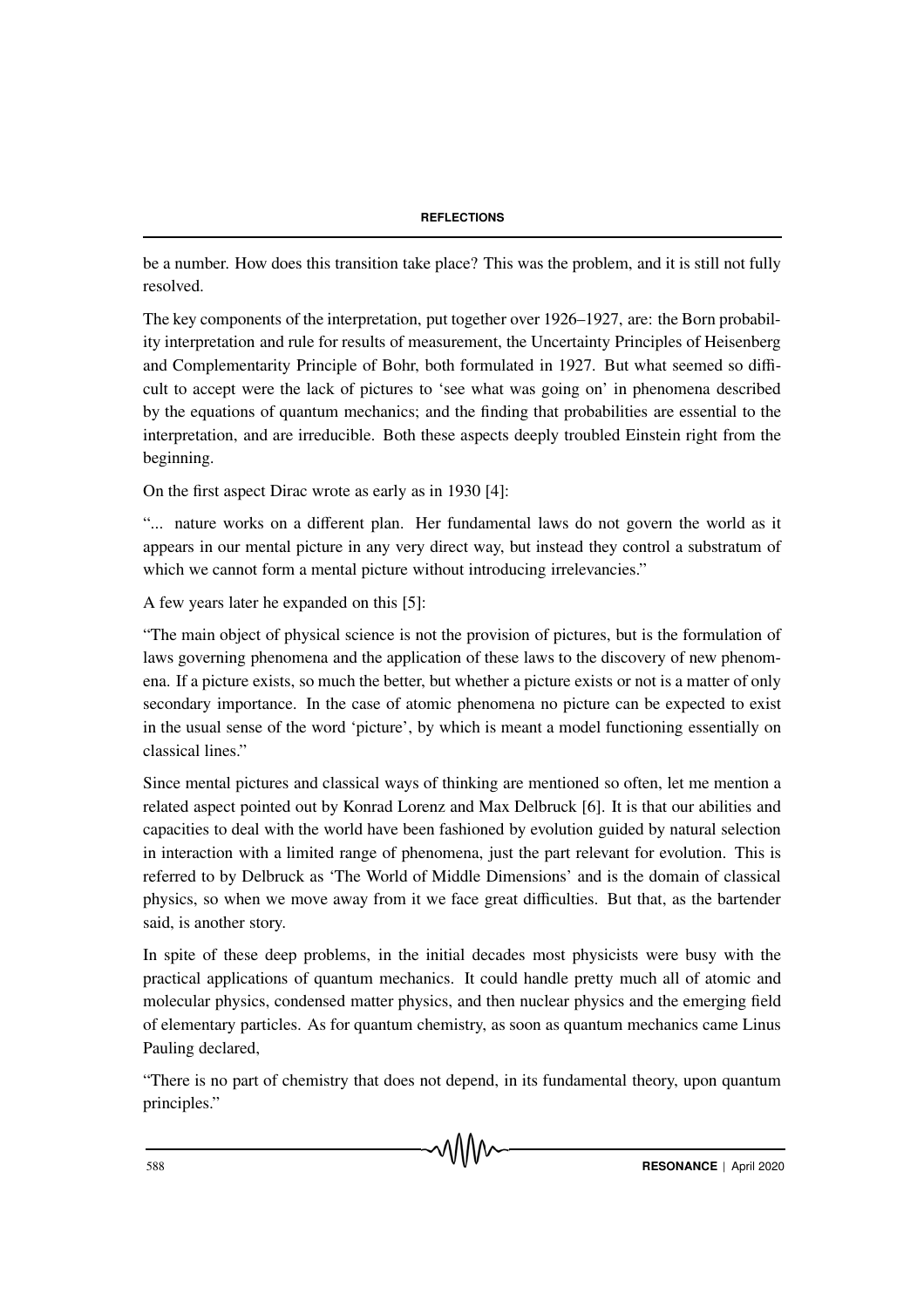## Einstein's concerns

Let me now turn to Einstein's concerns with the interpretation of quantum mechanics offered by Bohr, Heisenberg, Dirac and company. In passing I may mention that some later writers refer to his objections in a condescending way, which seems unfortunate and unnecessary. At first Einstein felt that quantum mechanics was internally inconsistent; in this spirit he attacked the Uncertainty Principles. This is at the level of wave particle duality, which he himself had discovered for both light and matter, respectively in 1909 and 1924. In the case of matter it was also suggested independently by de Broglie in late 1923. The mathematics of quantum mechanics is perfectly adequate to handle these dualities. In a humourous vein it is said that

"To the question 'Is the electron a particle or is the electron a wave?', quantum mechanics gives the triumphant answer: 'Yes!'."

After this Einstein changed his attitude: he felt quantum mechanics is correct, so far as it goes, but is incomplete. Something is missing in the description it gives of natural phenomena. The final expression of these ideas came in the EPR – Einstein, Podolsky, Rosen – paper of 1935 [7]. This was followed up by Schrödinger [8], and all together they highlighted a 'new' feature of quantum mechanics – the property of entanglement for general states of composite systems. Actually, on account of the Superposition Principle, it was already known that most states of composite systems are entangled. EPR introduced two key ideas or requirements which seemed very reasonable to them – realism and locality.

Realism is the idea that under certain conditions specified by them, we can say in advance of measurement that certain physical properties of a system have definite numerical values. Locality is the idea that the state and properties of a subsystem cannot be influenced by operations on another subsystem located far away. The two together constitute 'local realism'. They then presented an example of a two-particle system where their ideas led to consequences not describable by quantum mechanics, so the latter must be incomplete. They expressed the hope that quantum mechanics could be extended in some way, involving so-called hidden variables, to meet their requirements.

Of course Bohr responded immediately, refuting all their arguments [9].

Today it is clear that the quantum revolution comes in two parts – wave particle duality, dealt with by about 1930; and entanglement, emphasized by EPR in 1935, picking up steam in the 1960's as we will see, and still the focus of intense study. It is amusing that in his justly famous lectures, Feynman says that wave particle duality is the only mystery of quantum mechanics! [10]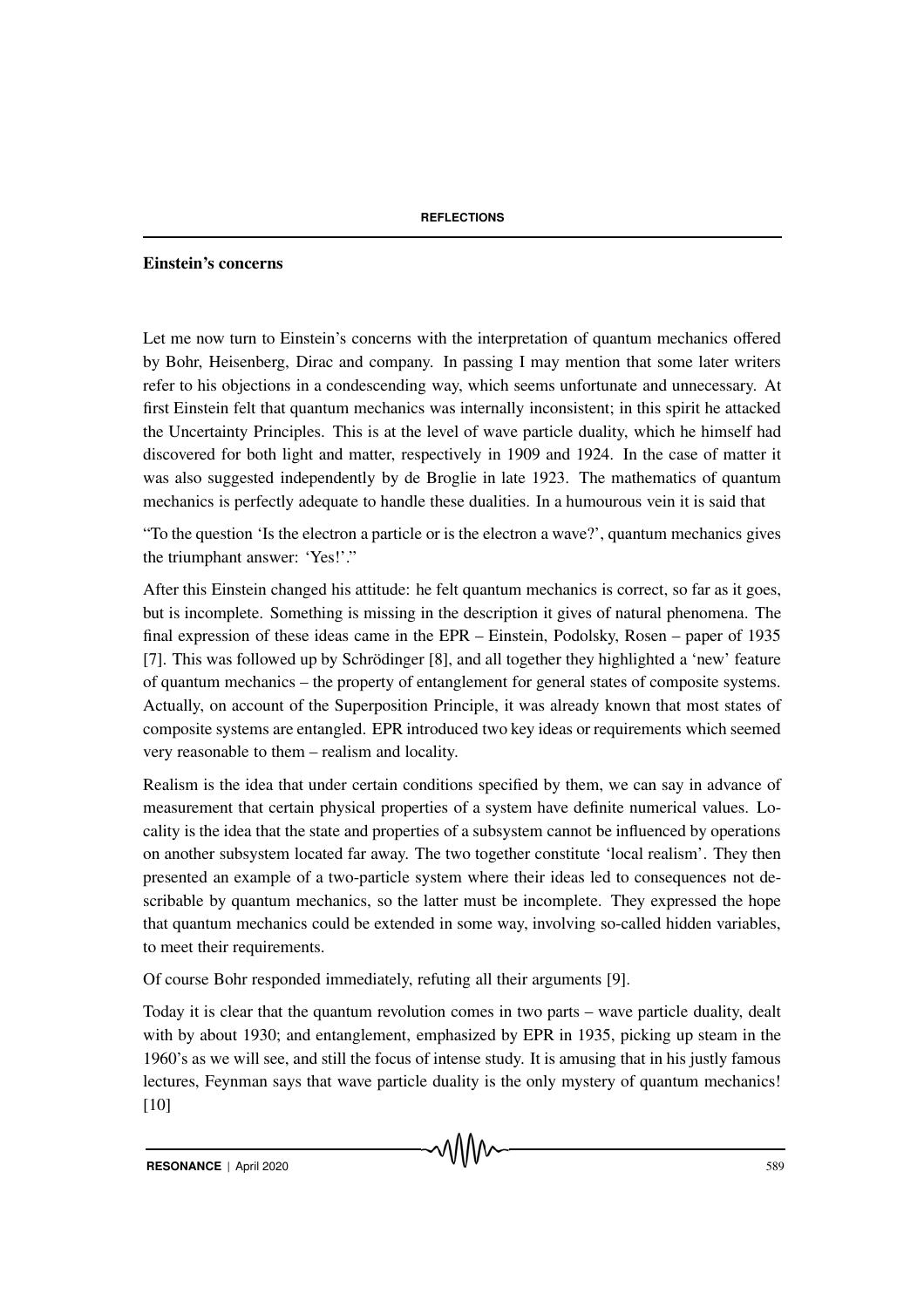#### **REFLECTIONS**

## The Second Quantum Revolution – von Neumann, Bohm and Bell

Now to the second quantum revolution. Based on certain assumptions, in 1932 von Neumann proved that there is no way to embed quantum mechanics in a larger theory more classical in nature, while retaining all the predictions of quantum mechanics [11]. Neither EPR nor Bohr refer to this in their 1935 papers. In 1952, motivated by EPR and earlier ideas of Louis de Broglie, David Bohm presented a classical realist interpretation of non-relativistic quantum mechanics, apparently contradicting von Neumann's Theorem [12]. This situation was examined in two brilliant papers by John Stewart Bell in 1964 [13]. He pointed out that von Neumann's main assumption was physically unjustified and unnecessarily strong. He then proved that any local realist extension of quantum mechanics along the lines of EPR's hopes would contradict quantum mechanical predictions at the statistical level. (In particular the Bohm Theory is spectacularly nonlocal). Thus the EPR ideas could be studied experimentally.

Einstein, Pauli and Heisenberg did take notice of Bohm's work, and responded. In 1952 Einstein said in a letter to Max Born: 'that way seems too cheap to me'. Both Pauli and Heisenberg also viewed Bohm's attempt negatively since it violated a formal symmetry between position and momentum present in standard quantum mechanics. Bohm responded in detail to all these criticisms [14]. In retrospect one sees that Bohm's work did play an important role in the development of the subject, since it inspired Bell to examine critically its 'violation' of von Neumann's theorem.

Starting from Aspect's experiments in the 1980's [15] to very recent and much more sophisticated ones, all the results have ruled in favour of standard quantum mechanics.



590 **RESONANCE** | April 2020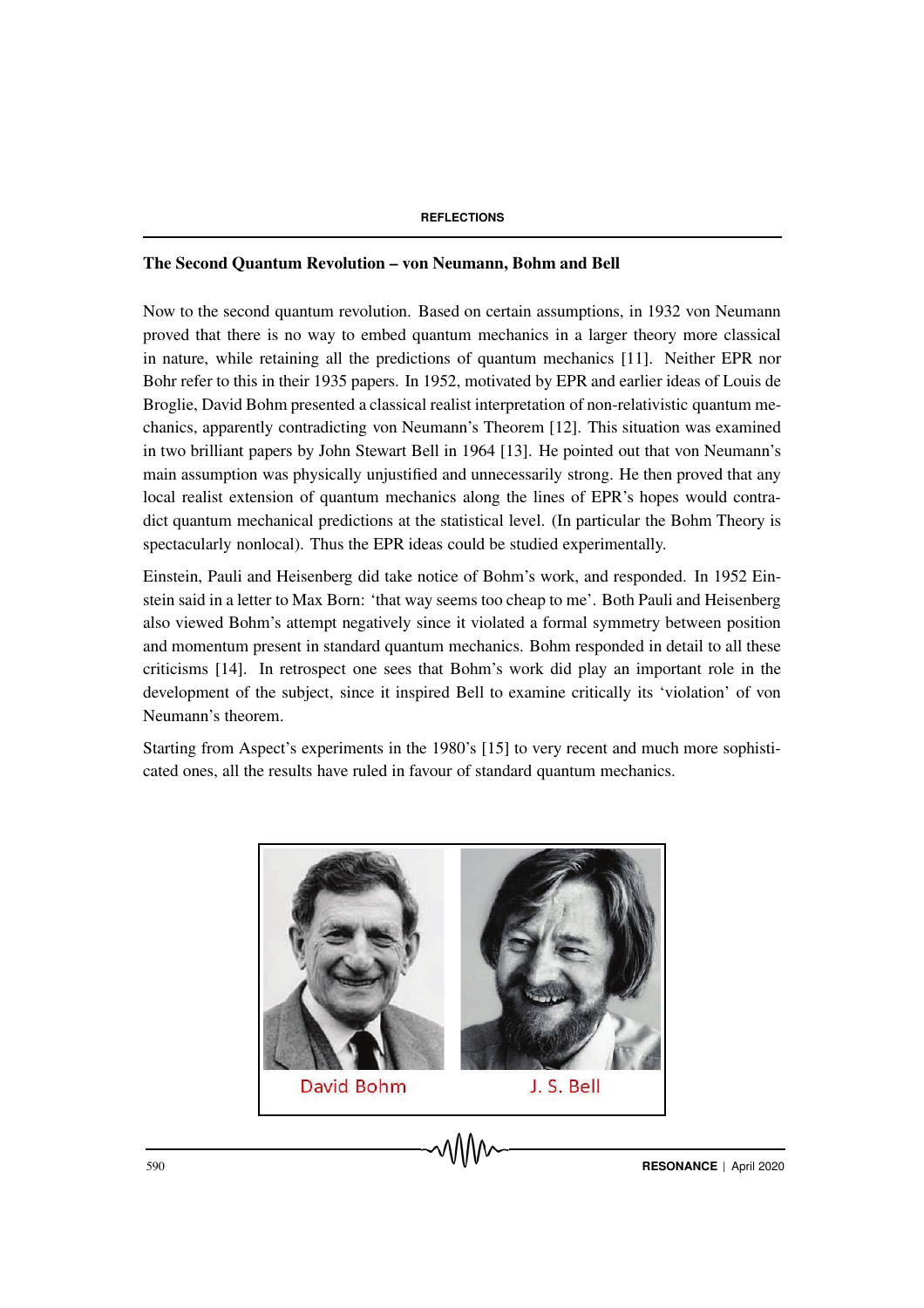Bell was a very strong critic of the standard interpretation of quantum mechanics, and often wrote almost scathingly about it [16]. It is said that he was angry with Bohr for never stating clearly the nature of the boundary between classical and quantum mechanics; and never writing down the details of the 'Copenhagen' interpretation of quantum mechanics. Unfortunately he did not work out his own comprehensive view of the subject either, as (it is said) he could not solve the relativistic measurement problem. Still his work inspired countless others.

After Bell's work, many other possible hidden variable extensions of quantum mechanics, based on weaker assumptions, were tried. Some did not involve statistical features at all. New concepts, such as contextuality, were added to realism and locality. But quantum mechanics would never yield, just more and more impossibility theorems got proved. There is no way to force quantum mechanics to become part of a larger more classical looking framework. The cures were all worse than the perceived diseases [17].

# A Change in Attitude

These findings led to a changed attitude: accept the standard version of quantum mechanics, especially entanglement, then see how to combine it with Shannon's 1948 classical theory of information. This is an amazing piece of work which showed how to measure information quantitatively, in the classical sense, and gave rise to the information and communication revolutions of recent decades [18]. This has led to the fields of quantum information science and quantum computation [19]. Some famous results are the no-cloning theorem, quantum teleportation, and the Grover and Shor algorithms. Within quantum mechanics, some major developments are the idea of weak measurements, new terms in the Schrödinger equation, the micro structure of the process of measurement and the Born rule, to mention a few.

# Concluding remarks

To draw towards a conclusion – using a double negative, not everyone is convinced that there are no problems in understanding quantum mechanics. There is still work remaining. In 1964 Feynman wrote [10]:

'I think I can safely say that nobody understands quantum mechanics'.

The fact is that over half a century later, Steven Weinberg makes rather similar comments. In a recent article [20] he says:

'Today, despite the great successes of quantum mechanics, arguments continue about its meaning, and its future, ...There is no argument about how to use quantum mechanics, only how to describe what it means, so perhaps the problem is merely one of words.'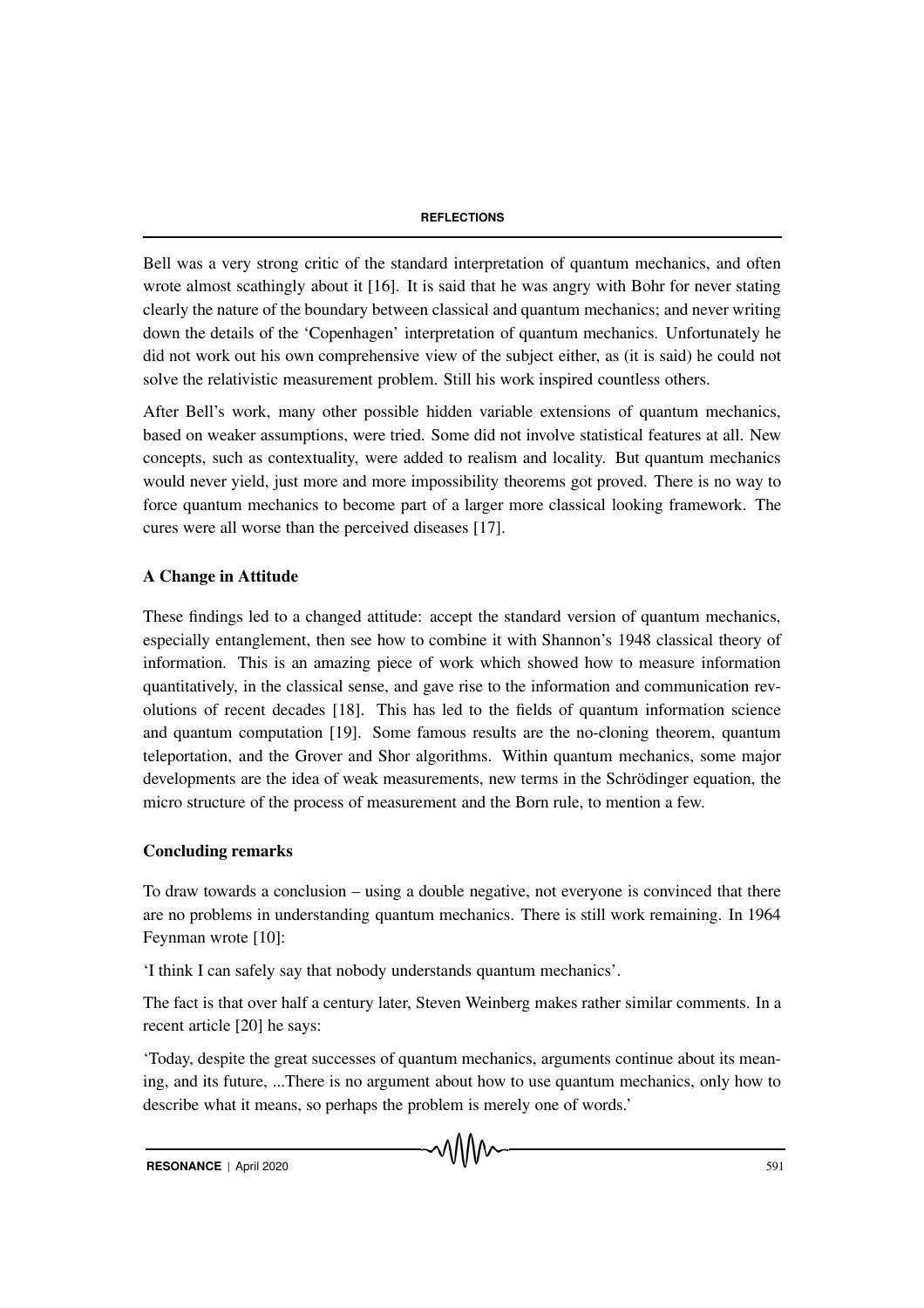#### **REFLECTIONS**

He concludes that there seem to be two main options for a resolution, either the instrumentalist approach or the realist one, but each has problems. The instrumentalist approach takes the standard interpretation to be final, and accepts that quantum mechanics involves probability notions in an intrinsic manner. Recall here what Wolfgang Pauli said about probability [21]:

'The mathematical concept of probability is the outcome of an endeavor to give as objective a shape as possible to a subjective notion'.

As Weinberg says, this road can end up with saying that human consciousness is necessary to interpret quantum mechanics. How else can probability be understood and judged? Eugene Wigner had said this long ago [22]:

"...it was not possible to formulate the laws of quantum mechanics in a fully consistent manner without reference to the consciousness",

and Weinberg quotes this, though it is said Wigner later changed his mind. But it is unnerving to go along this road.

The realist approach abandons the probability interpretation of quantum mechanics, and declares that all the possible events with different probabilities described by quantum mechanics are actually realised, but each in a different world. All possibilities become actualities but not in the same world. This is the many worlds interpretation of Hugh Everett [23], but it seems intellectually too extravagant for words.

In another famous paper in 1985 by Anthony Leggett and Anupam Garg [24], they refer to

"... the genuine adherents of the relative-state ("many worlds") and mentalistic ("reduction-byconsciousness") interpretations of quantum mechanics".,

but guess that their numbers are small. That may depend on how far you push them.

Weinberg ends his article with a line from Shakespeare's 'Twelfth Night':

Viola: 'O time, thou must untangle this, not I'.

Let me conclude this impressionistic account of our subject by turning to J. B. S. Haldane to characterize the mystery aspect:

"...my own suspicion is that the Universe is not only queerer than we suppose, but queerer than we can suppose."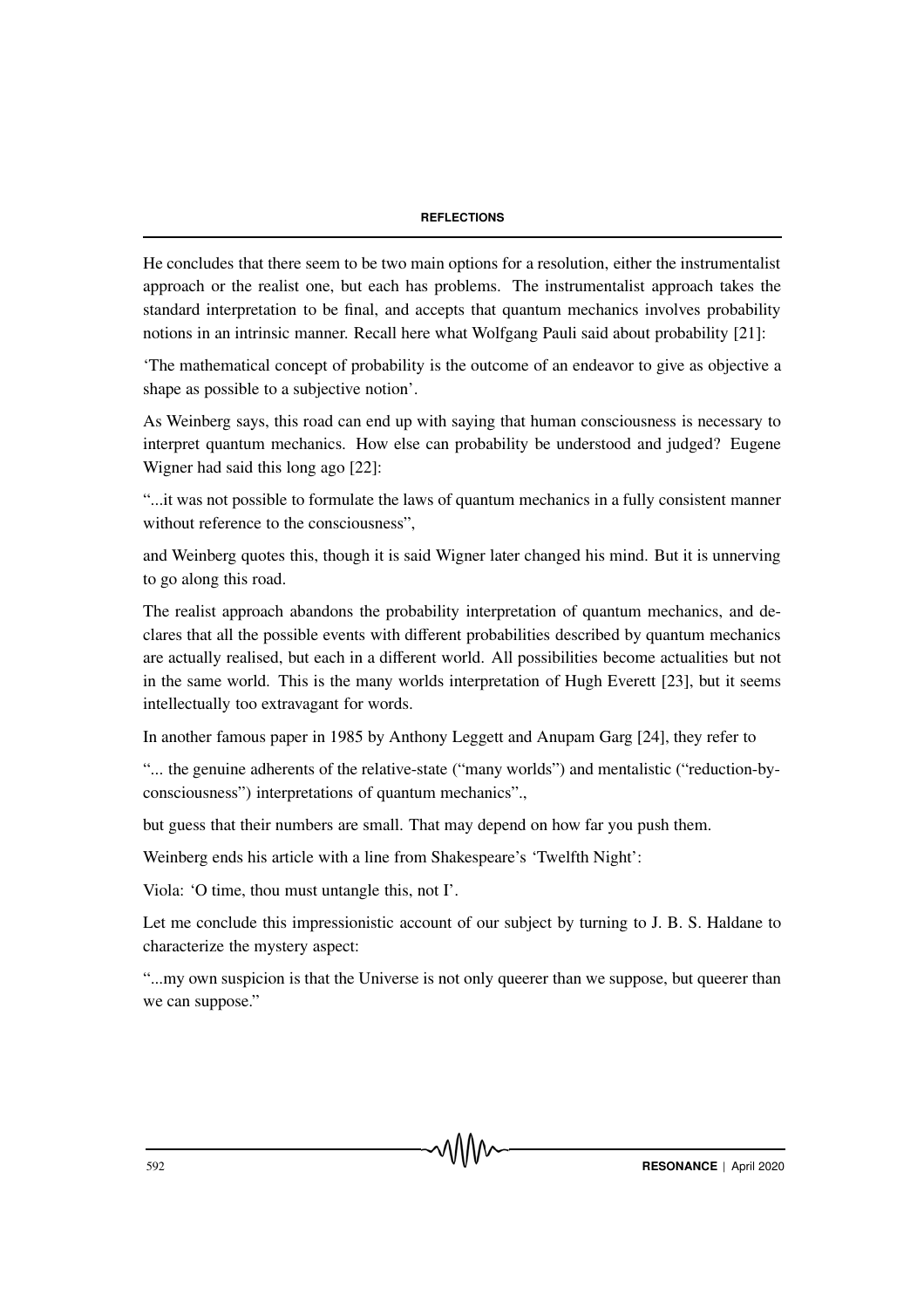# Acknowledgements

This article is based on a Special Lecture at the 30th Mid Year Meeting of Indian Academy of Sciences at Bangalore on June 28, 2019. The author thanks Professor P P Majumdar, President of the Academy, for the invitation to give this lecture.

# References and footnotes

[1] A recent general article in this journal - 'The Development of Quantum Mechanics – A Story of People, Places and Philosophies' by Arvind, Kavita Dorai, Subhash Chaturvedi and N. Mukunda, *Resonance*, Journal of Science Education, Vol.23, No.10, pp.1077–1100, 2018 gives a more detailed account of the way quantum mechanics developed. It also describes some of the landmark experiments which played important roles in this process – those concerned with black body radiation, the photoelectric effect, the diffraction of electrons, and the experimental validation of Bohr's atomic model. The present shorter article is impressionistic in style and aimed at a wider non-specialist audience.

[2] CERN Courier, May 2017, p. 50.

[3] W. Heisenberg, 'Physics and Beyond – Encounters and Conversations'. George Allen and Unwin Ltd, London, (1971), p. 61.

[4] P. A. M. Dirac, 'The Principles of Quantum Mechanics', Oxford University Press, First edition (1930), Preface.

[5] P. A M. Dirac, Ref. [4], Second edition (1935), p. 10.

[6] Max Delbruck, 'Mind from Matter? An Essay on Evolutionary Epistemology', Blackwell Scientific Publications (1986).

[7] A. Einstein, B. Podolsky and N. Rosen, 'Can Quantum Mechanical Description of Physical Reality Be Considered Complete?', Phys. Rev. 47, 777 (1935).

[8] E. Schrödinger, 'The Present Situation in Quantum Mechanics', Die Naturwissenschaften 23, 807, 823, 844 (1935).

[9] N. Bohr, 'Can Quantum – Mechanical Description of Physical Reality be Considered Complete?', Phys. Rev. 48, 700 (1935).

[10] R. P. Feynman, 'The Character of Physical Law', M.I.T. Press (1987), p. 130.

[11] J. von Neumann, 'Mathematical Foundations of Quantum Mechanics', Princeton University Press (1955), Chapter 4.